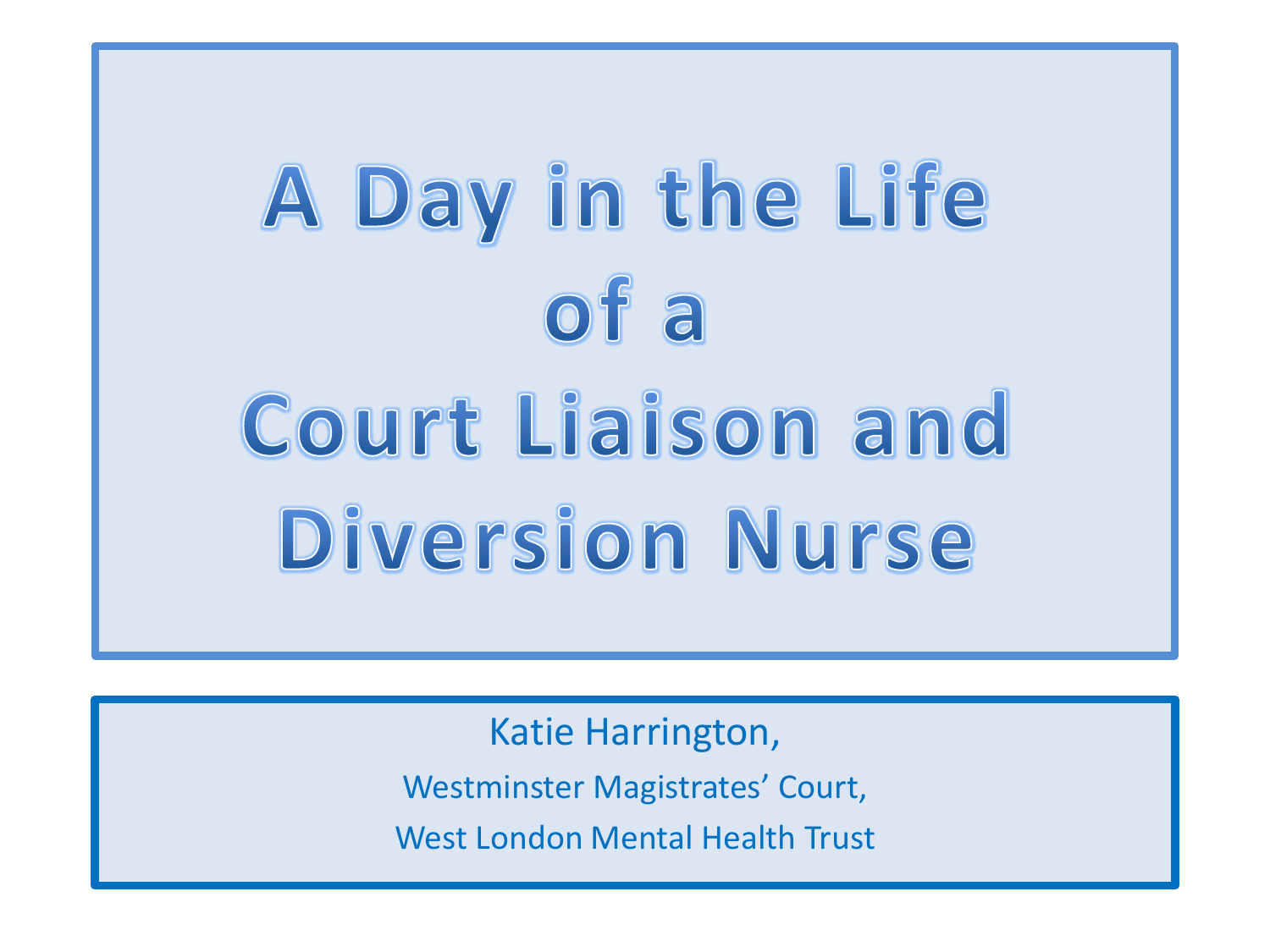# Background

- Court Liaison and Diversion team at Westminster Magistrates' Court since mid-1980s.
- The Bradley Report (2009) Review of people with mental health problems or learning disabilities in the criminal justice system.
	- Improve mental & physical health outcomes
	- Divert people with mental health difficulties or learning difficulties away from the Criminal Justice System
	- Reduce rates of offending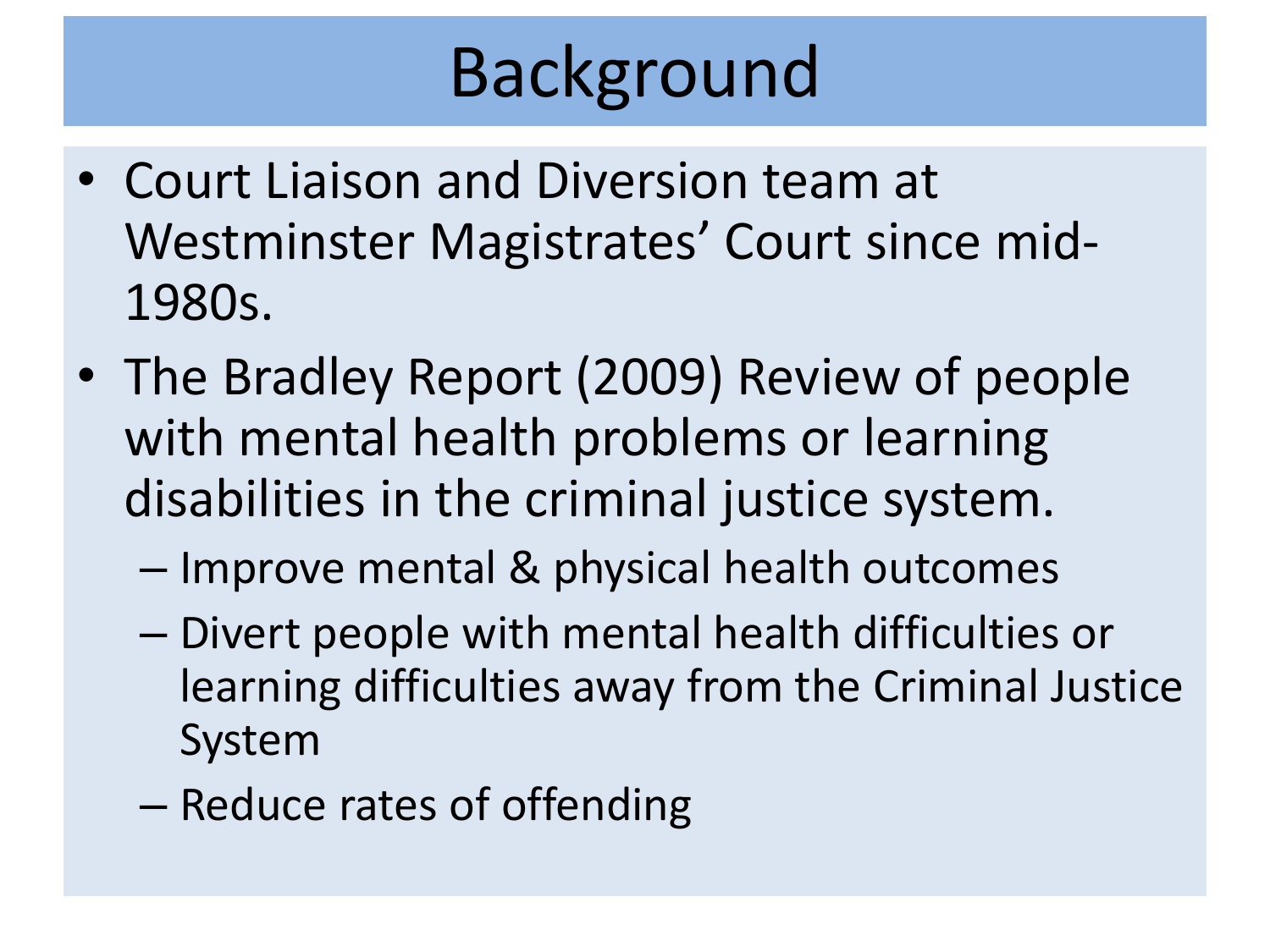## What is Liaison & Diversion?

- National Pilot Scheme
- To refer defendants who are identified with having mental health, learning disabilities, substance misuse or other vulnerabilities to an appropriate treatment or support service.
- Areas of operation: Identification, assessment, screening & referral.
- Information is shared with the court, so magistrates, judges and probation can make informed decisions.
- All age model & coverage at all times to reflect service need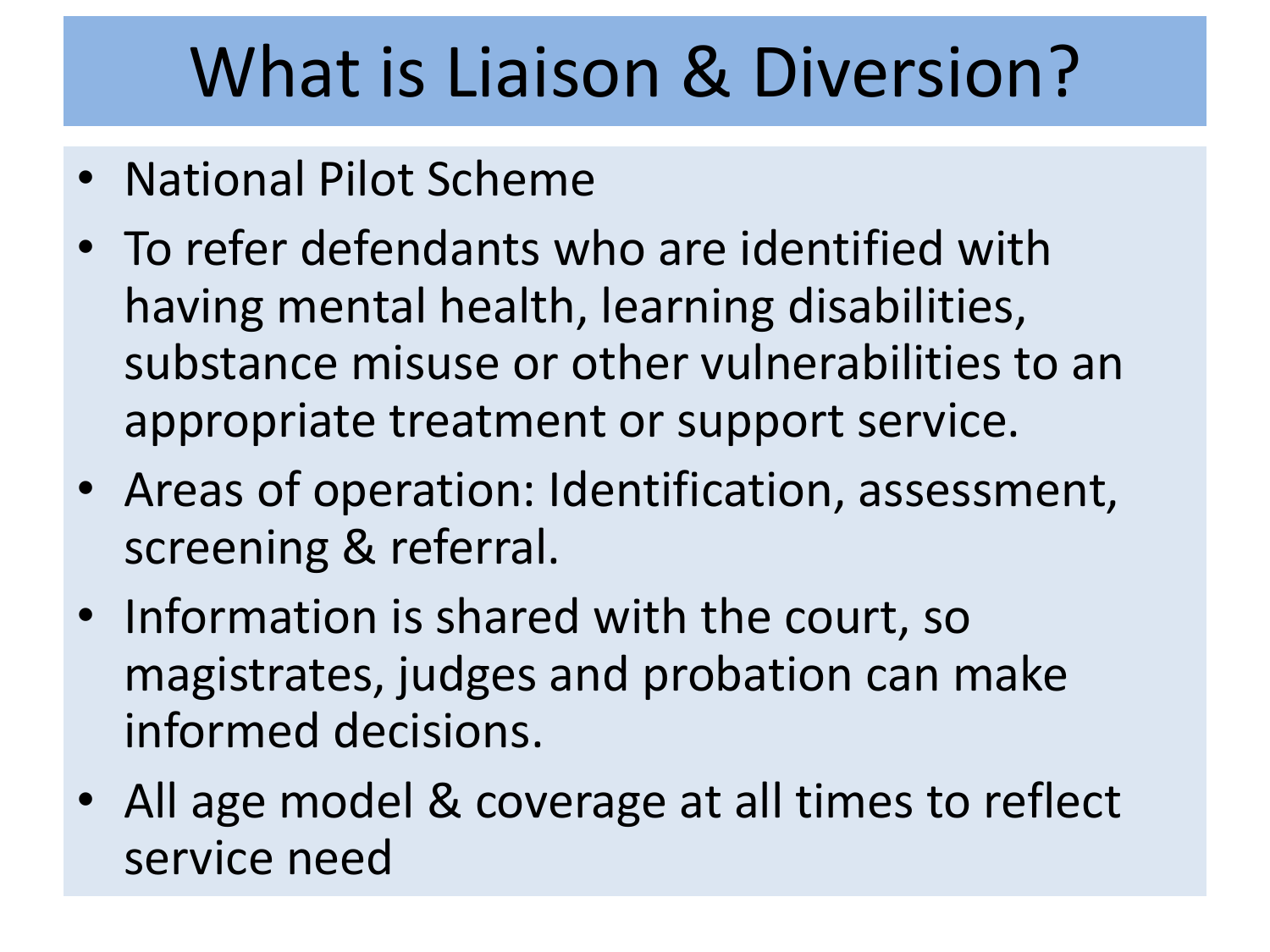#### Our Team at Westminster Magistrates Court

#### Pilot scheme for National Model

Court Liaison & Diversion Nurse, West London Mental Health Trust

Team Administrator, West London Mental Health Trust

Homeless Men's Forensic Mental Health Practitioner, Together for Mental Well-being

Women's Forensic Mental Health Practitioner, Together for Mental Well-being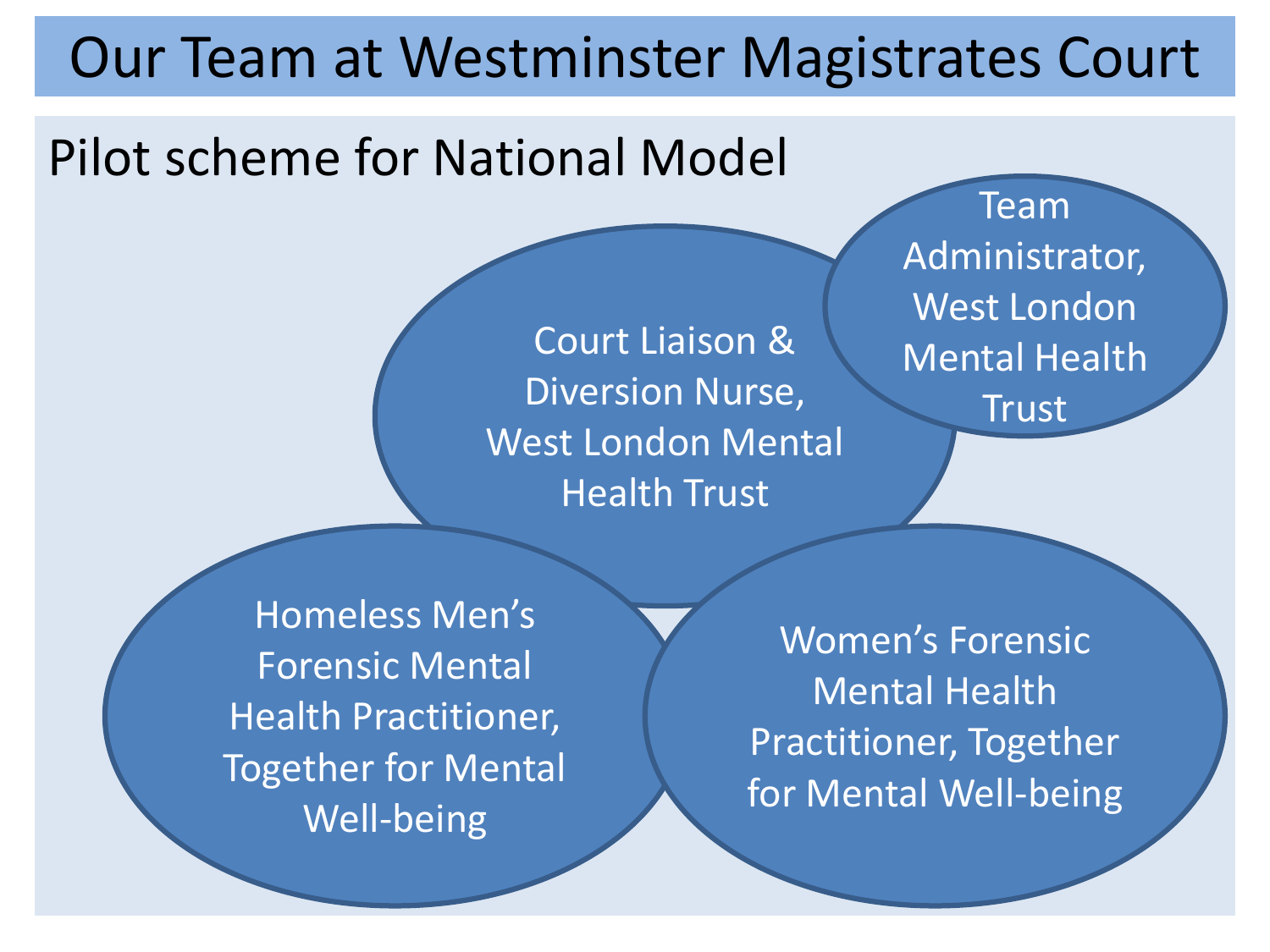#### Referrals from Team or Court

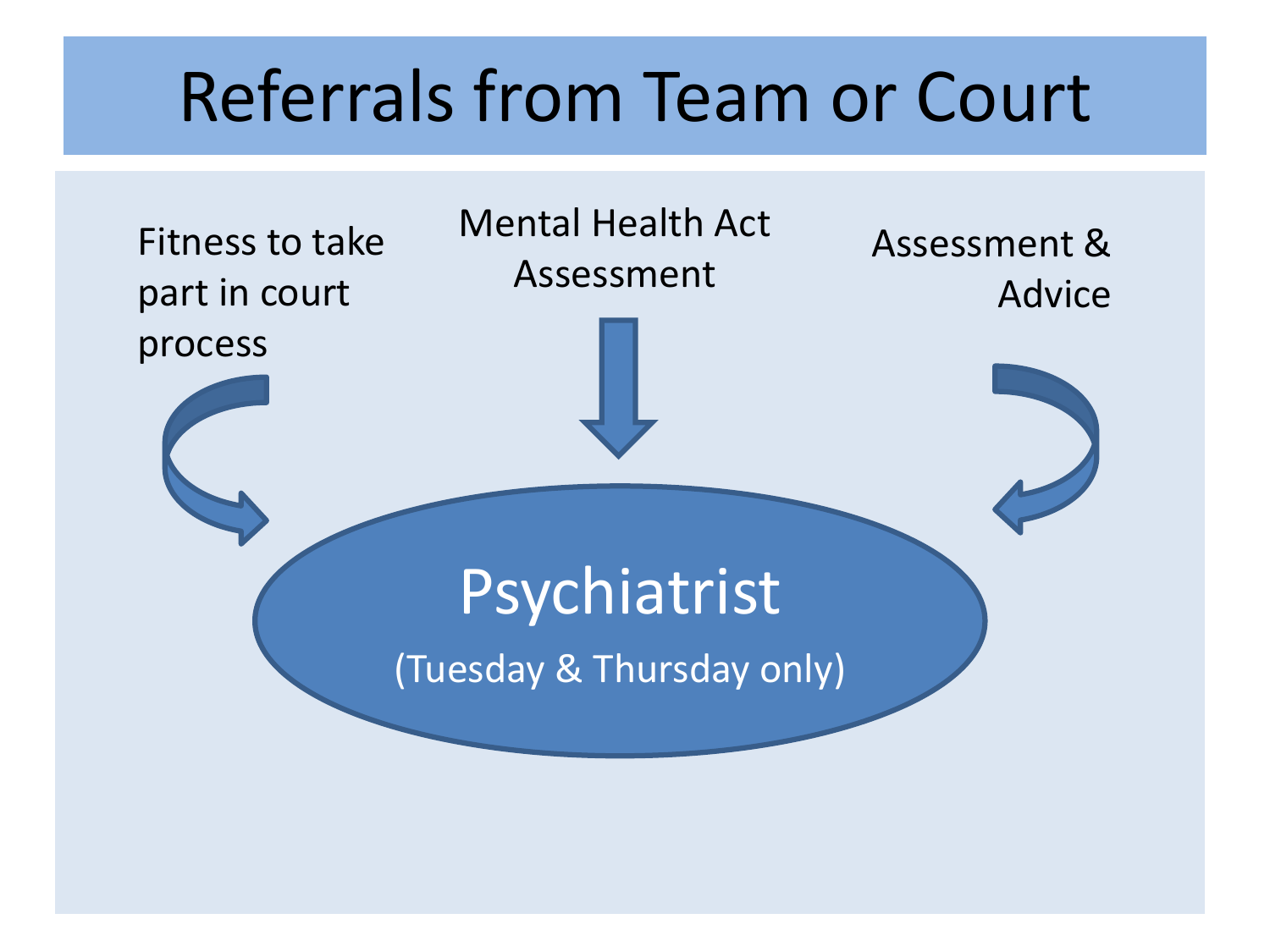# **Identification**

- Screen documentation of **all** defendants in custody.
- Looking for any mental health or learning disability markers.
- Speak to SERCO staff.
- Referrals from the court, solicitors, substance misuse team & Police Liaison Nurses.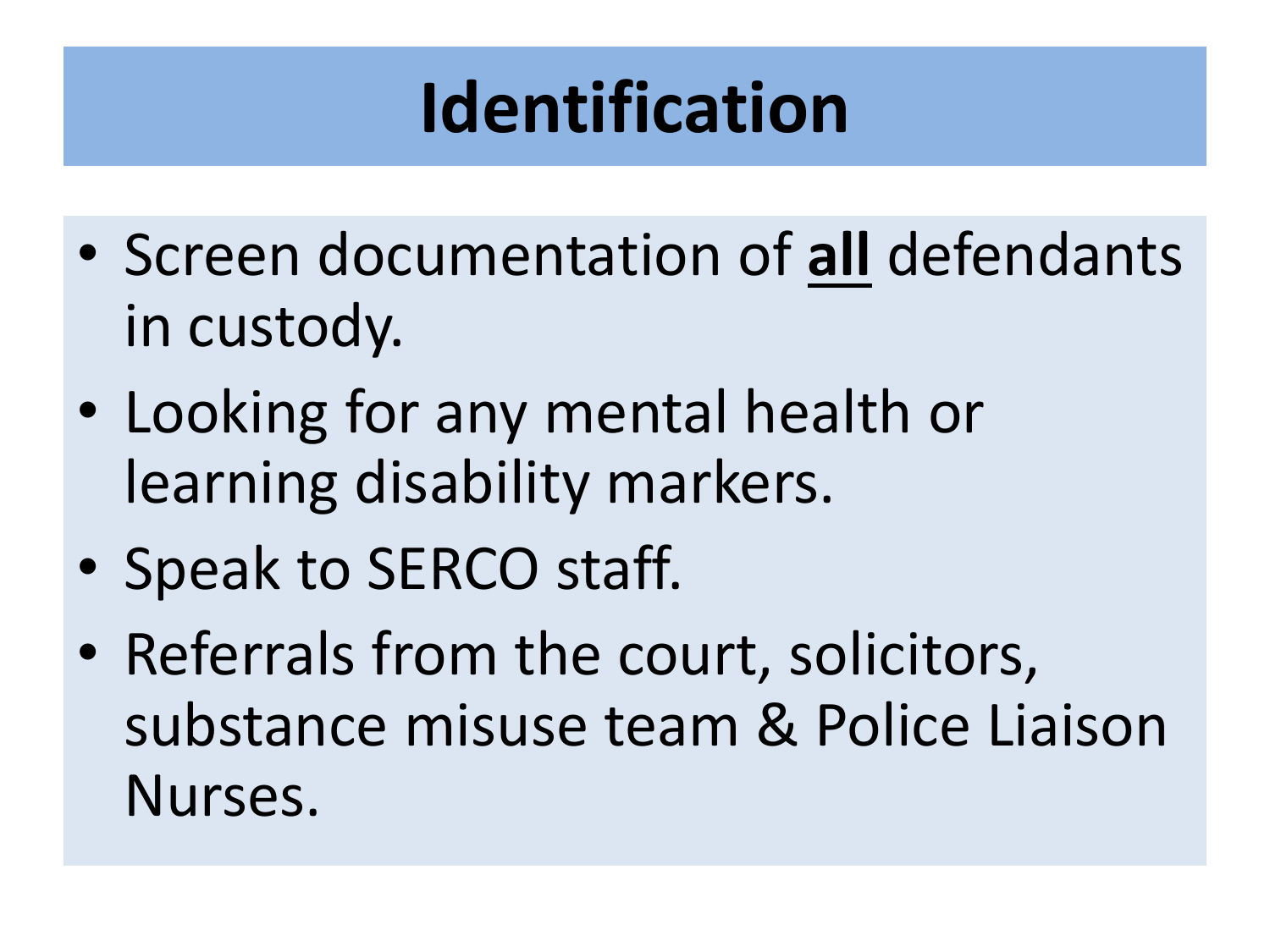### **Screening & Assessment**

- Voluntary but not confidential
- Consent
- Fit to take part in the court process?
	- $\checkmark$  Understand charges against them.
	- Understand the role of the solicitor
	- $\checkmark$  Understand the court process including difference between pleas and potential outcomes.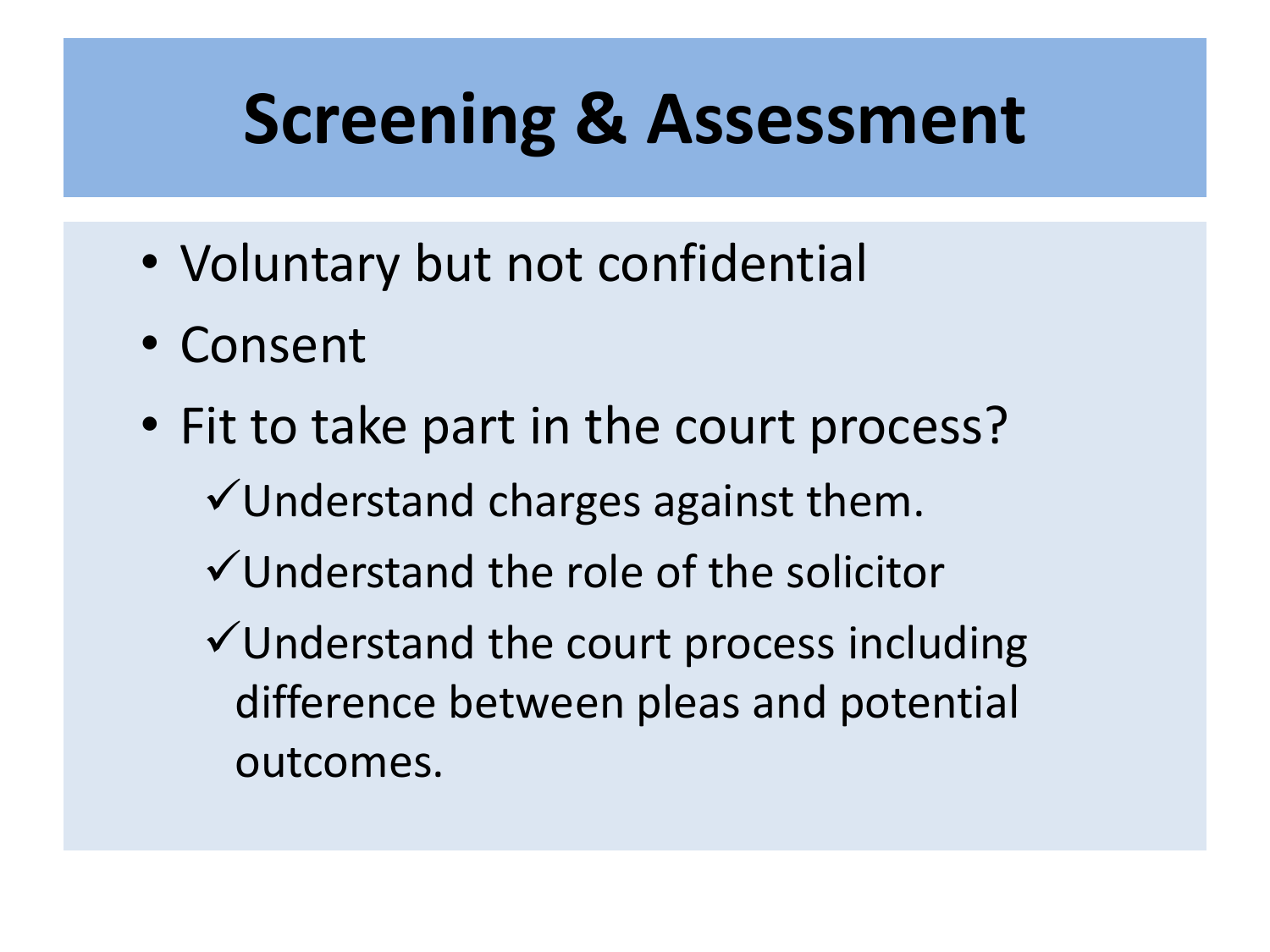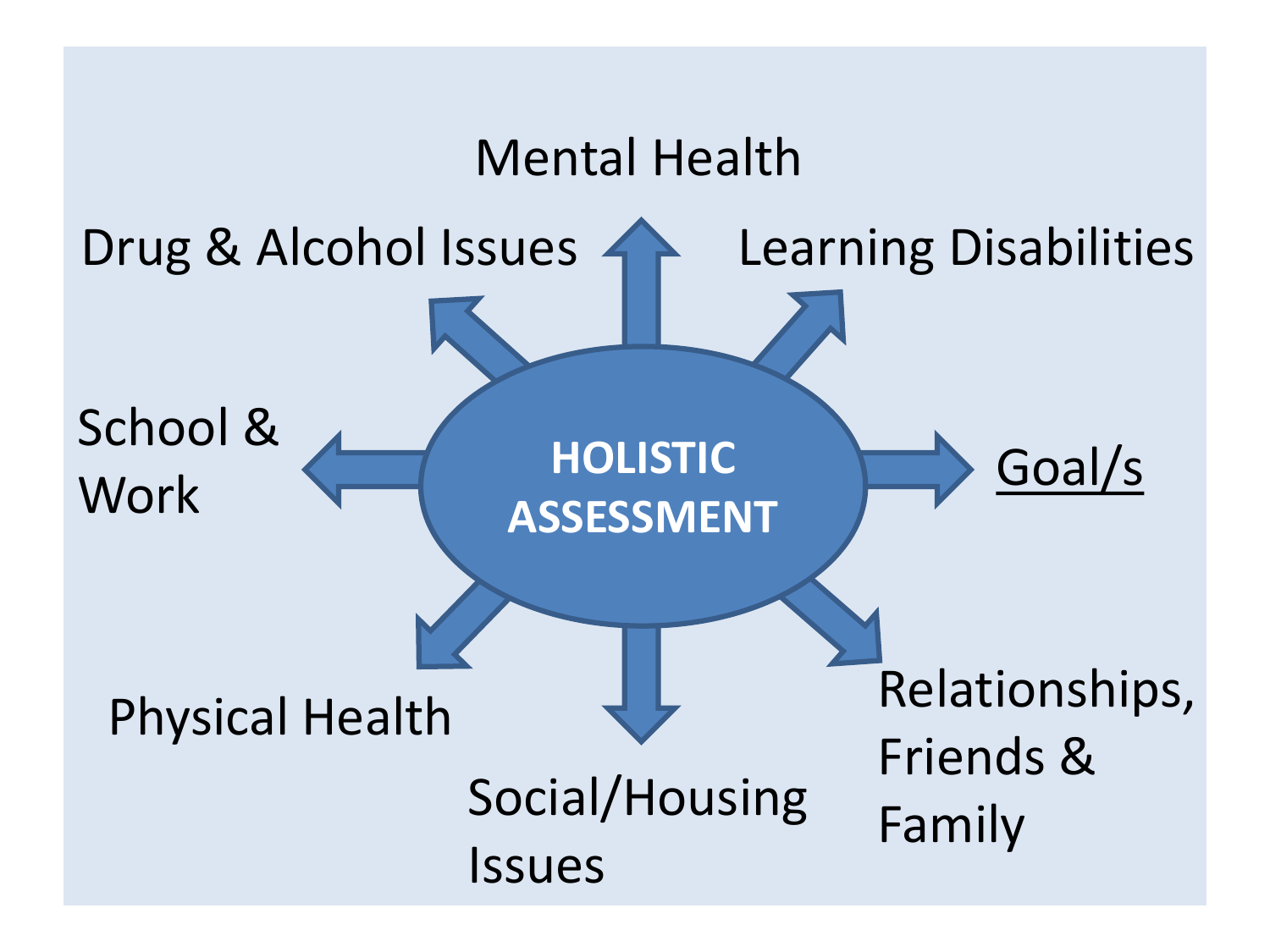#### **Mental Health Information Gathering**

- Are you registered with a GP?
- Have you been diagnosed with a mental illness?
- Do you work with a community team? Do you have a care co-ordinator?
- What medication do you take?
- Where do you get your medication/prescription from?
- Have you ever been in hospital for your mental health?
- What were the concerns people have/had about you?
- What mental health difficulties do you think you have if at all?

#### **What would you find helpful in the community?**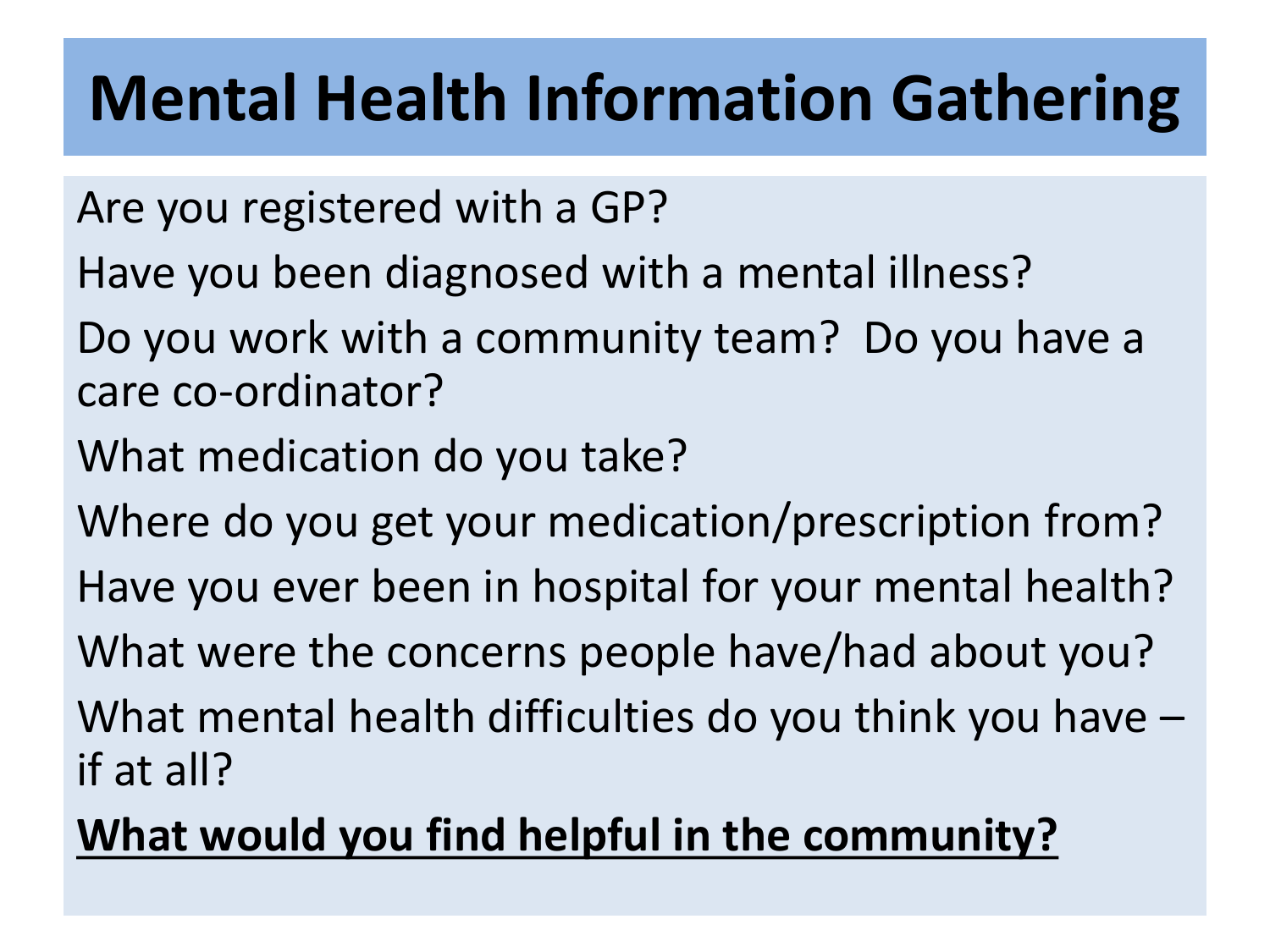### **Current Mental State Assessment**

- Appearance & Behaviour (personal hygiene, clothing, rapport)
- Speech (rate, tone, volume)
- Mood (elated, depressed)
	- Sleep pattern
	- Appetite
	- Suicidal thoughts, plans, intent?
	- Self harm
- Thoughts and Perceptions (hallucinations, delusions, paranoia, muddled thinking)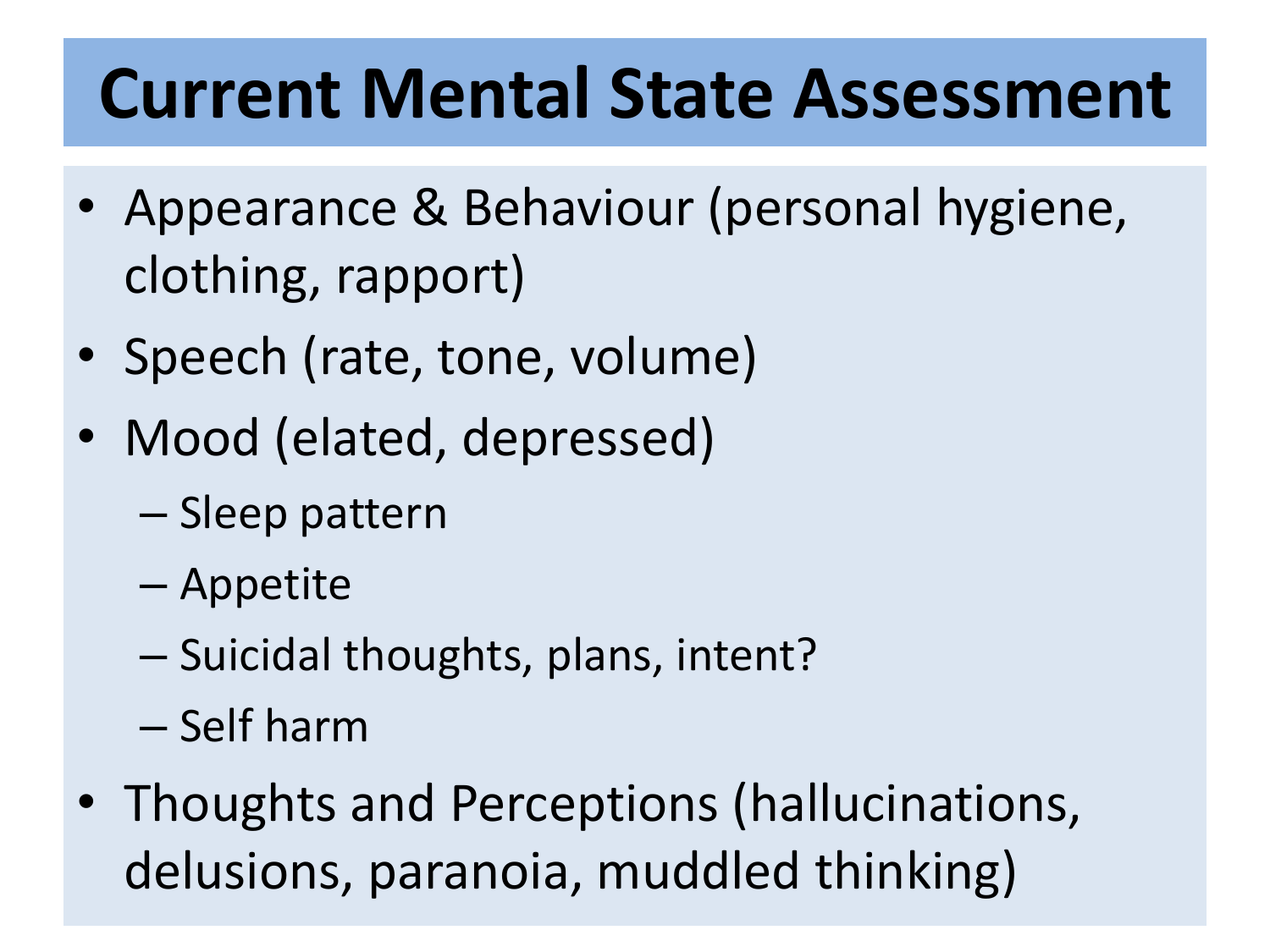# **Report**

#### • **Verify information!!!!**

- Is the person fit to take part in the court process?
- Does the person need further assessment from a psychiatrist or a Mental Health Act assessment?
- What is the offence? What are the possible criminal justice outcomes? Remand on bail or custody?
- What support in the community is there for the person? Do they have any recommendations?
- Solicitor or self representing?
- Tell court a report is being prepared.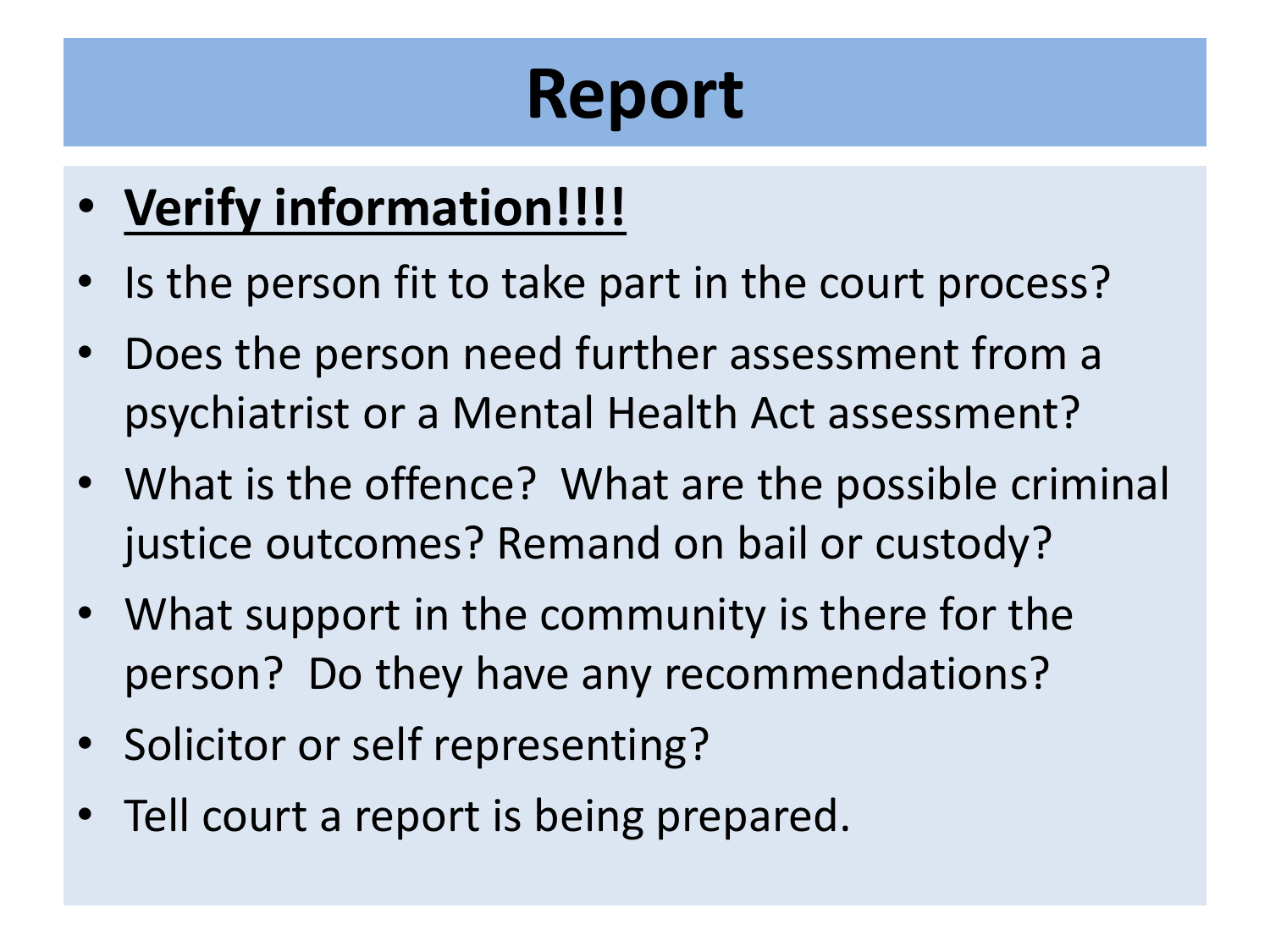# **Report & Referrals**

- What is their greatest need?
- Homeless services / Housing options where do they have links to a borough?
- Joint Homelessness team?
- Referral to a Community Link Worker?
	- Work with person for up to 8-12 weeks to support them to link in with services and to attend appointments.
	- How to meet up with a person without an address or mobile telephone?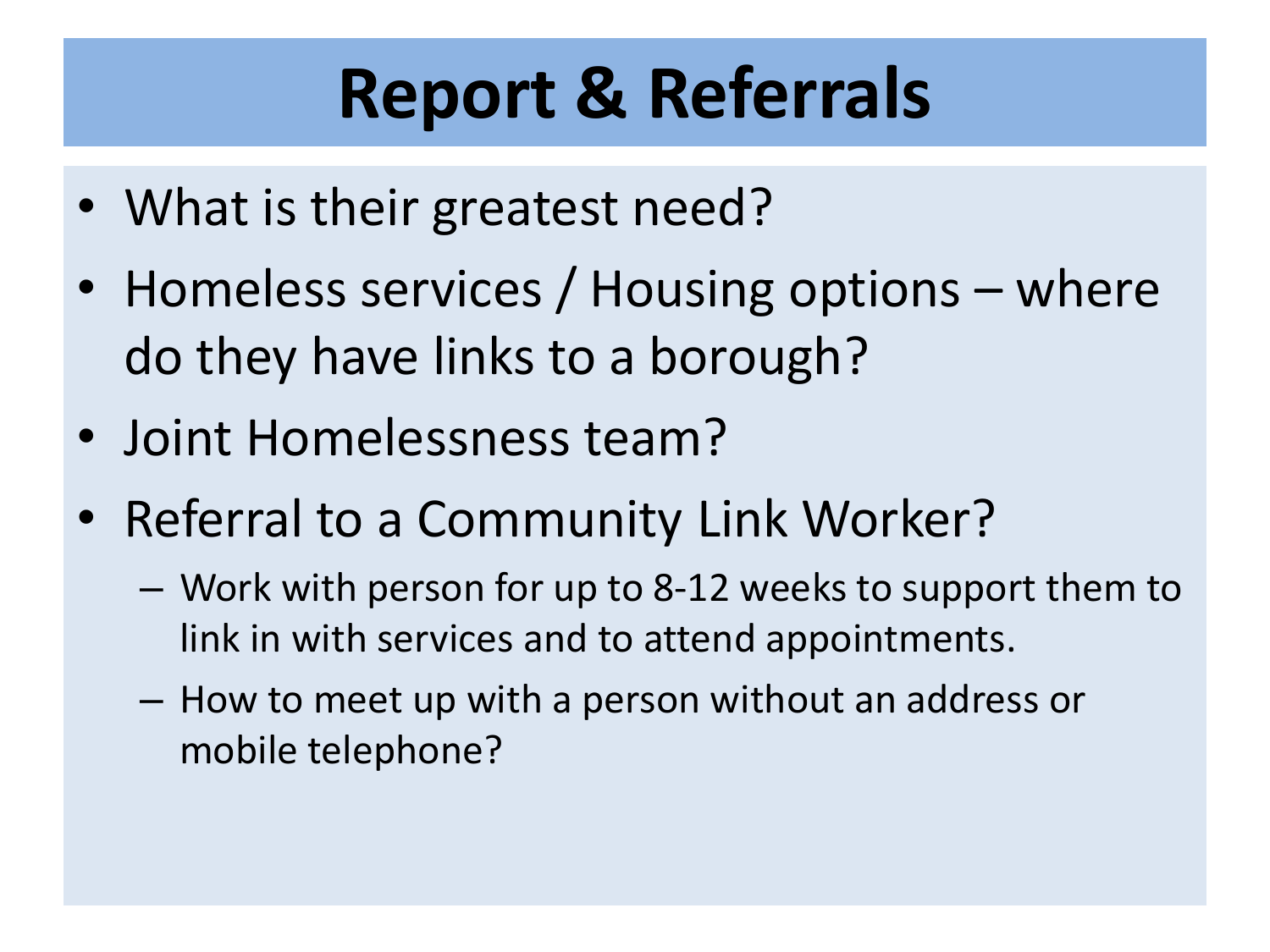### **Court**

- Assist the court
	- in understanding current circumstances, including mental health.
	- in understanding what support is available in the community.
	- recommendations to the court in relation to referrals and possible actions.
	- to make appropriate adjustments to help the defendant to participate in the court process.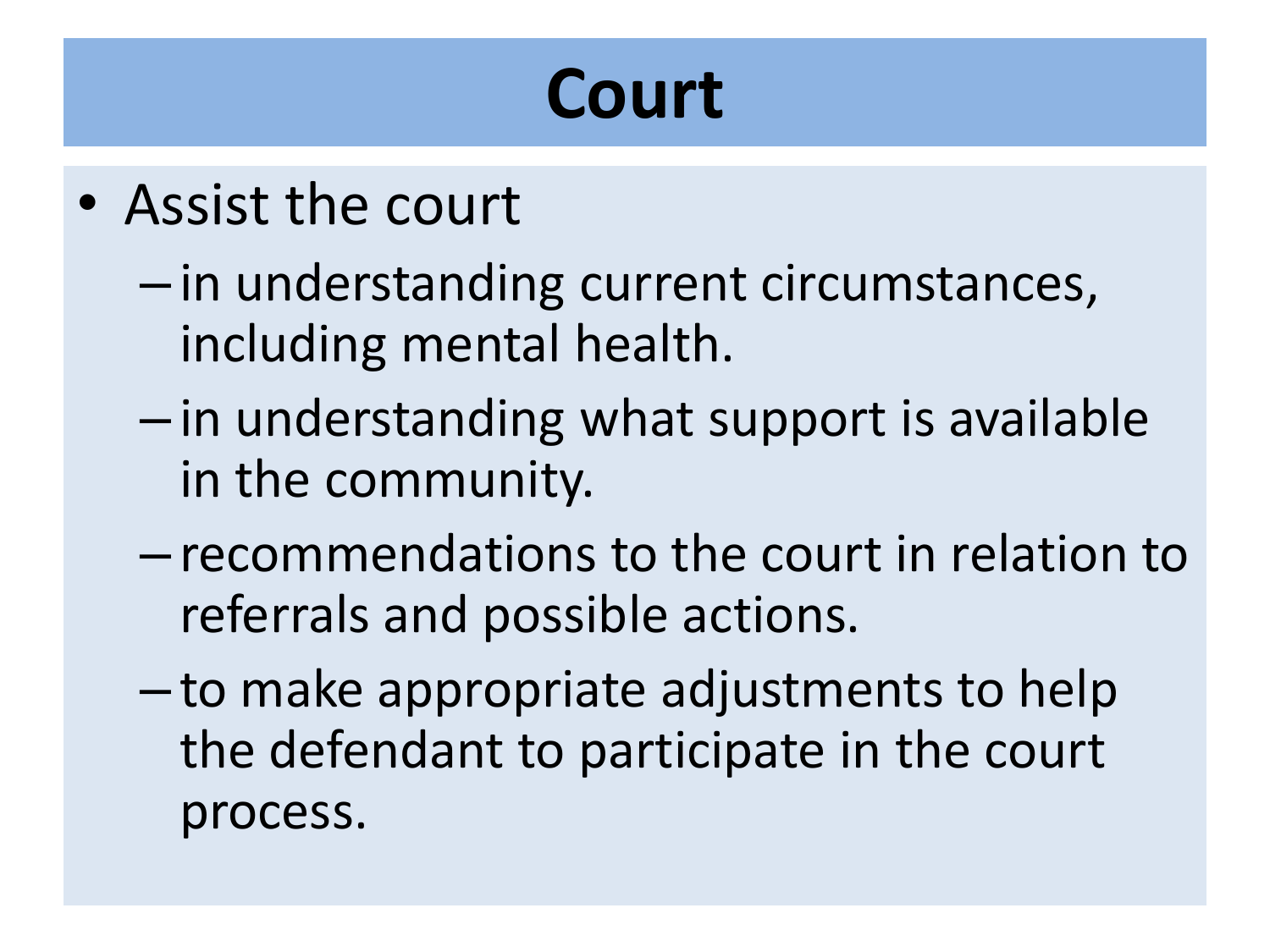# **Case Study -** Mohammed

- Young homeless man recently released from prison
- Using crack cocaine and alcohol but reports no withdrawal symptoms
- Occasionally sleeps on the streets but usually sleeps in houses with other drug users
- Initiated housing application but did not follow up
- Diagnosis: Post Traumatic Stress Disorder
- Symptoms: Flashbacks, nightmares, poor sleep; describes feeling anxious, angry and scared
- Registered at a GP; not engaged in treatment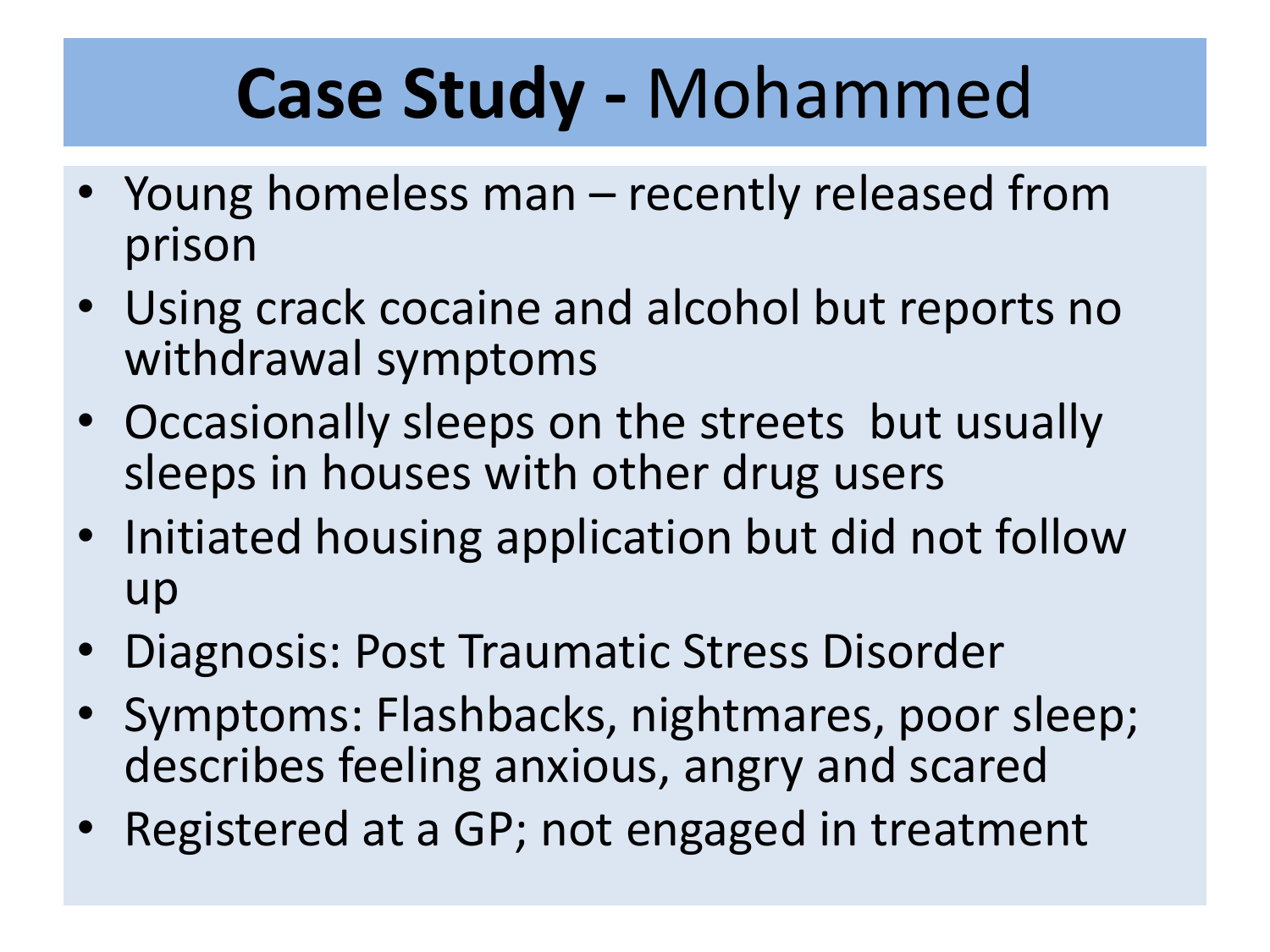# **Case Study -** Mohammed

- Referred to Community Link worker for support with housing and to link with mental health issues.
- GP appointment attended
- Currently at a hostel with a view to more permanent housing.
- Attends an alcohol support service
- Referred to complex care team.
- Attends a mental health support group for Somalian people.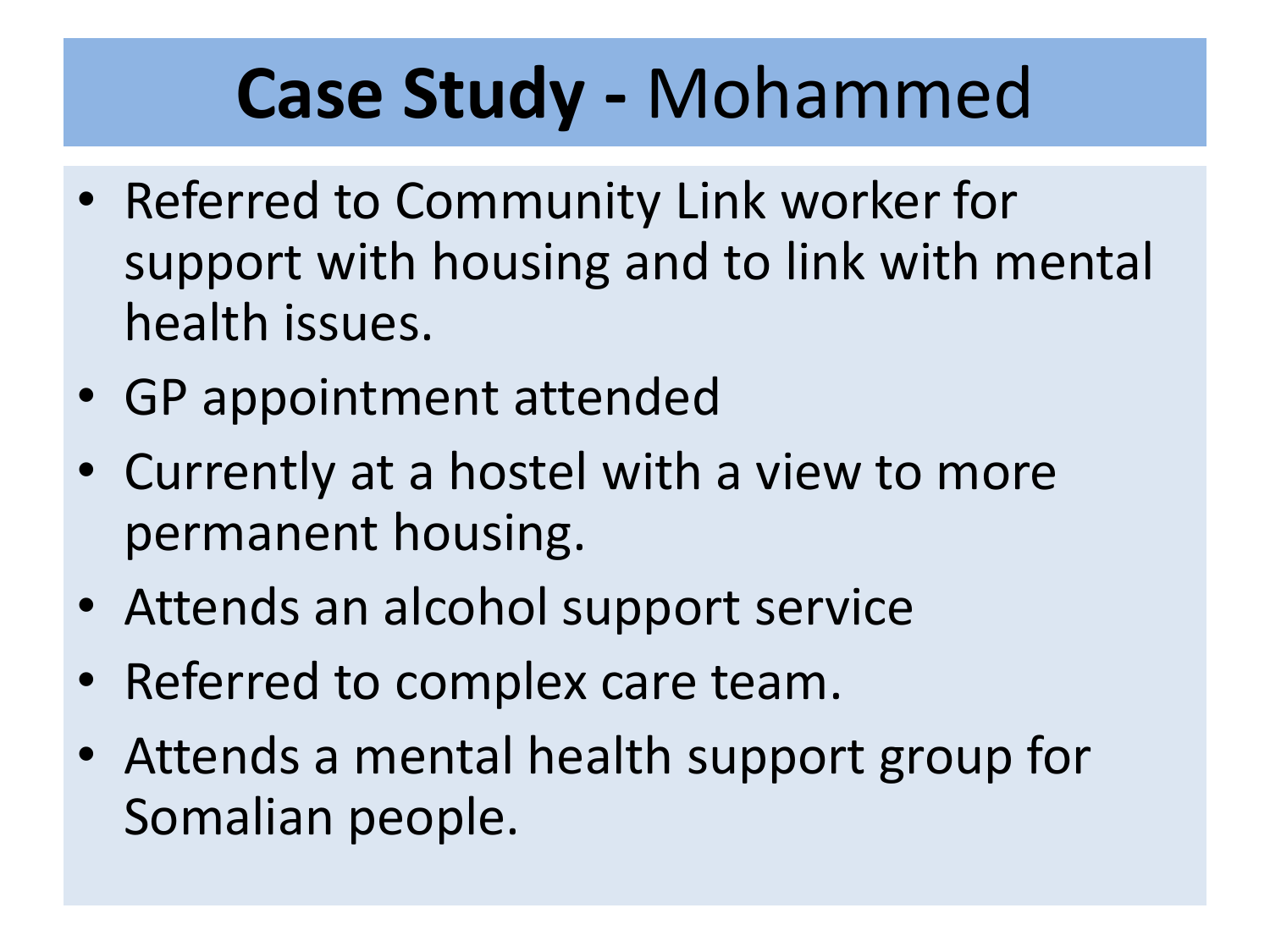# Final thoughts

- Make connections with local homeless services
- Find out if there is a mental health team dedicated to homeless people in your local area
- How can you make it easier for homeless people to access services?